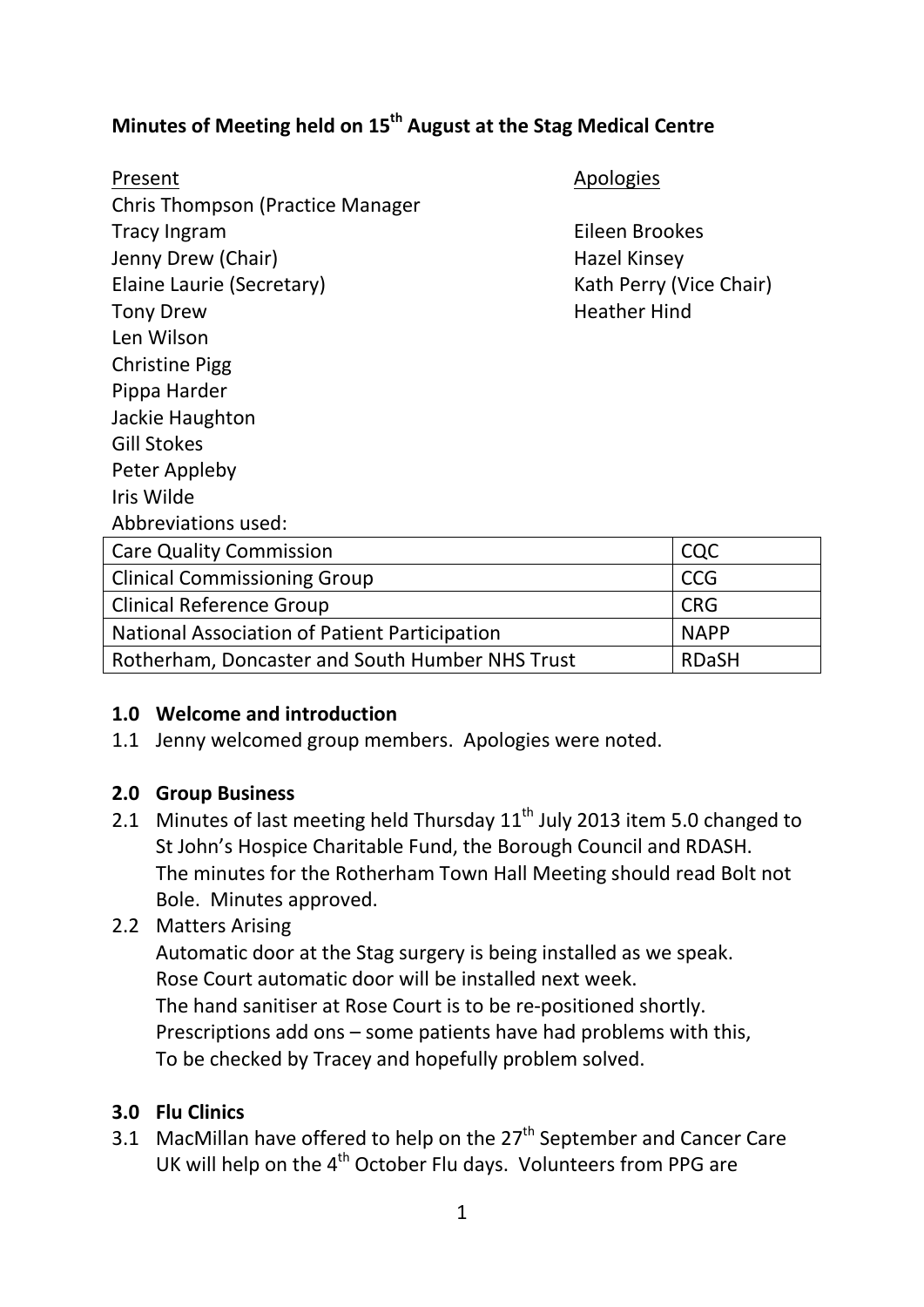needed. Heather Hind will do her usual good deed and ask shops and businesses for prize donations. Staff at both Stag and Rose Court has offered to do baking which can be sold with refreshments or taken home. PPG to contribute prizes if possible.

More publicity for flu days is required.

Agreed to a 8am start on flu days for volunteers to set up ready for patients.

# **4.0 Admiral Nurse Development - Len Wilson**

4.1 Lens update – documents ready to move forward.

# **5.0 Website Development – Tony Drew**

- 5.1 The website has been updated with the minutes and flow charts revised. Prescriptions are redone and a new home page has been added with new tabs and links to a contact page for NHS choices with a fresher look. PPG related and Chris to sanction after Oldroyd had done the updates.
- 5.2 Eight photos from Dr McWhinnie Collection to be sized up and prices to be approved.
- 5.3 Patients can book appointments online from  $1<sup>st</sup>$  September but must be registered to receive online services e.g. Systmonline. There is limited availability for appointment times. The system is set up for 3 appointments per doctor per day. For appointments made days in advance, patients will be asked for their mobile number by the receptionist so that an automated message (MAX text) can be sent reminding them of their appointment date and time. This is optional.

## **6.0 News from Practice – Chris Thompson**

6.1 We have a new registrar, Lucy Richi and F2 Sona Gosh. At the moment it is a challenge with appointments due to doctors annual Leave. Please bear with us.

## **7.0 Any other business**

- 7.1 A set of chair raisers to be ordered on trial. If they are suitable we can order more.
- 7.2 No September meeting. Need a Chair person for October meeting no Volunteers –Jenny asked Chris to Chair. He said he would but would prefer not to.
- 8.0 Next Meeting  $10^{th}$  October 2013 6pm at Stag Medical Centre. Meeting closed at 7.10pm.

EL 16/8/13